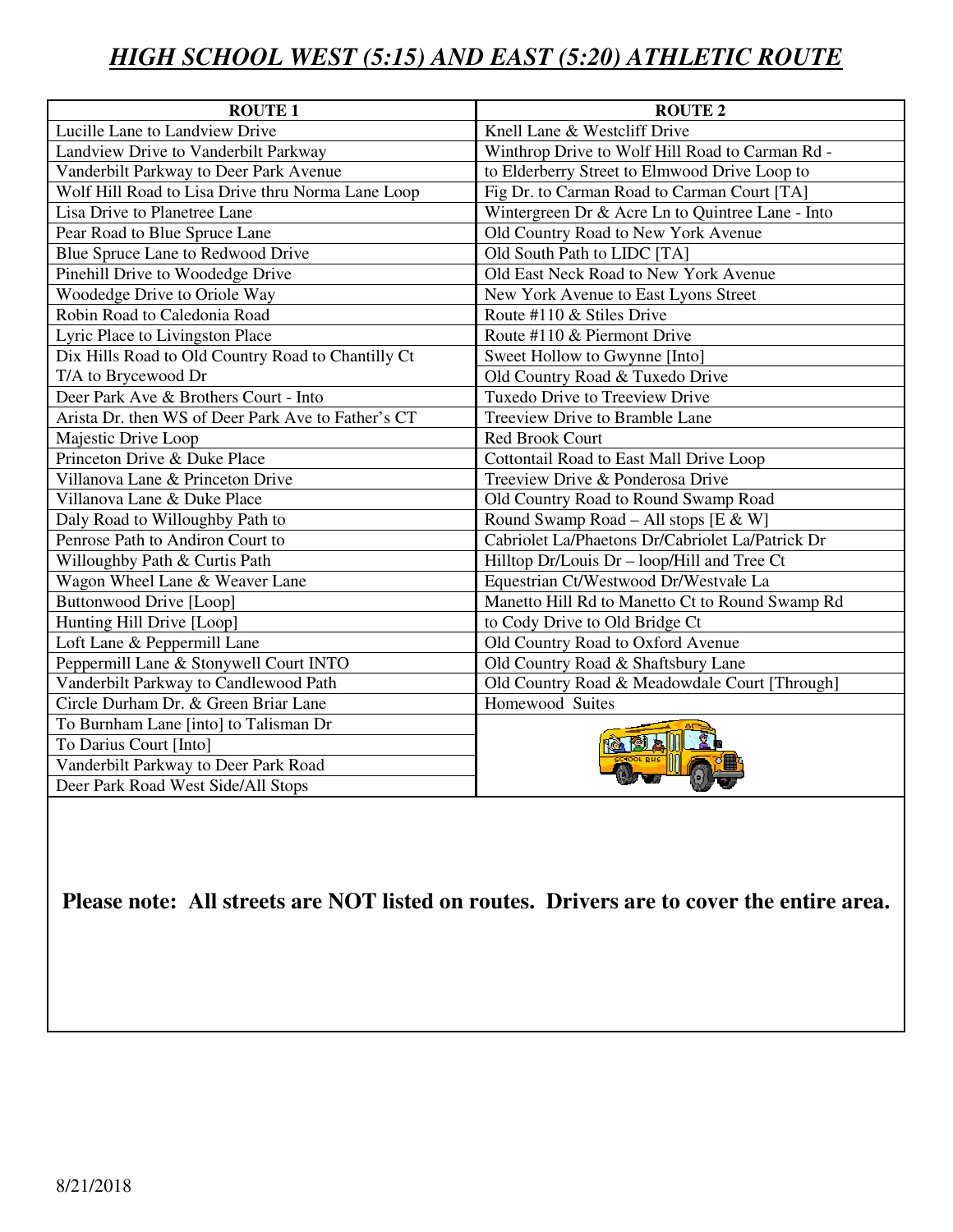## *HIGH SCHOOL WEST (5:15) AND EAST (5:20) ATHLETIC ROUTE*

| <b>ROUTE 3 (HIGH SCHOOL WEST ONLY)</b>                 | <b>ROUTE 4</b>                                          |
|--------------------------------------------------------|---------------------------------------------------------|
| Melrose Rd/Westcliff Dr/Astro Pl/ Highfield Dr         | Half Hollow Rd thru Petit Dr                            |
| Suncrest Dr/Winter La/Winthrop Dr (all corners)        | Hemingway & Bagatelle thru to Penn                      |
| Vanderbilt Parkway all stops to Half Hollow Road to    | Penn to Half Hollow Rd                                  |
| Half Hollow Road to Fox Lane To                        | So. Service Rd. & Naomi Court                           |
| Broad oak Court to Fox Lane                            | So. Service Rd. 7 Sleepy Lane to                        |
| Half Hollow Road to Long Drive Court - into            | Bagatelle Rd to Wilmington Dr                           |
| Half Hollow Rd to South Hollow Road                    | Threepence Dr. (Loop)                                   |
| Half Hollow Rd to Equestrian Way & Hunting Hollow Crt  | Threepence Dr.to Farmington Lane                        |
| Hart Place [all corners in development]                | Farmington Ln. to Chiswell Dr                           |
| Deer Park Avenue to Straight Path                      | Wilmington Dr. to Barrington Pl. (Loop)                 |
| Straight Path - All stops/developments N side to Ryder | Beaumont Dr. to Roundtree Dr                            |
| Straight Path - All stops/developments S side to DPA   | to Woodmont Rd. to Elkland Rd. to                       |
| Main Avenue all stops $N & S$ sides through 175 Main   | Seven Oak Rd.to Bondsbury Ln to Richbourne Ln           |
| Lee Avenue to Cornell Drive to Gloucester Drive        | to Haddon Hall to Northcote Dr. to                      |
| Waterford Drive to Jacobs Path to Chateau Drive        | Knights Hill (TA) Northcote Dr. to                      |
| Walker Place to Springs Drive                          | Colonial Springs Rd. to Ridge Rd. Loop                  |
| Bagatelle Road East Side To Service Road               | Half Hollow Road from Bagatelle Road to                 |
| Burrs Lane W side all stops to Nottingham Drive        | Alley Pond Ct to West Hollow M.S                        |
| Burrs Lane E side all stops to Ryder Ave               | Ruland Rd to Country Pointe, Country Pointe All Corners |
| Ryder Avenue to Haig Court [TA] to                     | Republic Road / Avalon Properties / Highland Green      |
| Rustic Gate Lane [Loop] to Truxton Road                | Melville Road (All Stops) to Beechwood St.              |
| to Ebbtide Lane to Essington Lane to Wildwood Drive    | Woodland Avenue (all Corner Stops)                      |
|                                                        | 100 Spagnoli Road                                       |
|                                                        | Pineridge Street to Drexel Ave                          |
|                                                        | Northgate Circle to Villas to                           |
|                                                        | Paumonauk Hills Court to Melville Marriott              |
|                                                        | Baylis Road to Pinelawn Road                            |
|                                                        | Old East Neck Road to Half Hollow Road                  |

**Please note: All streets are NOT listed on routes. Drivers are to cover the entire area.**